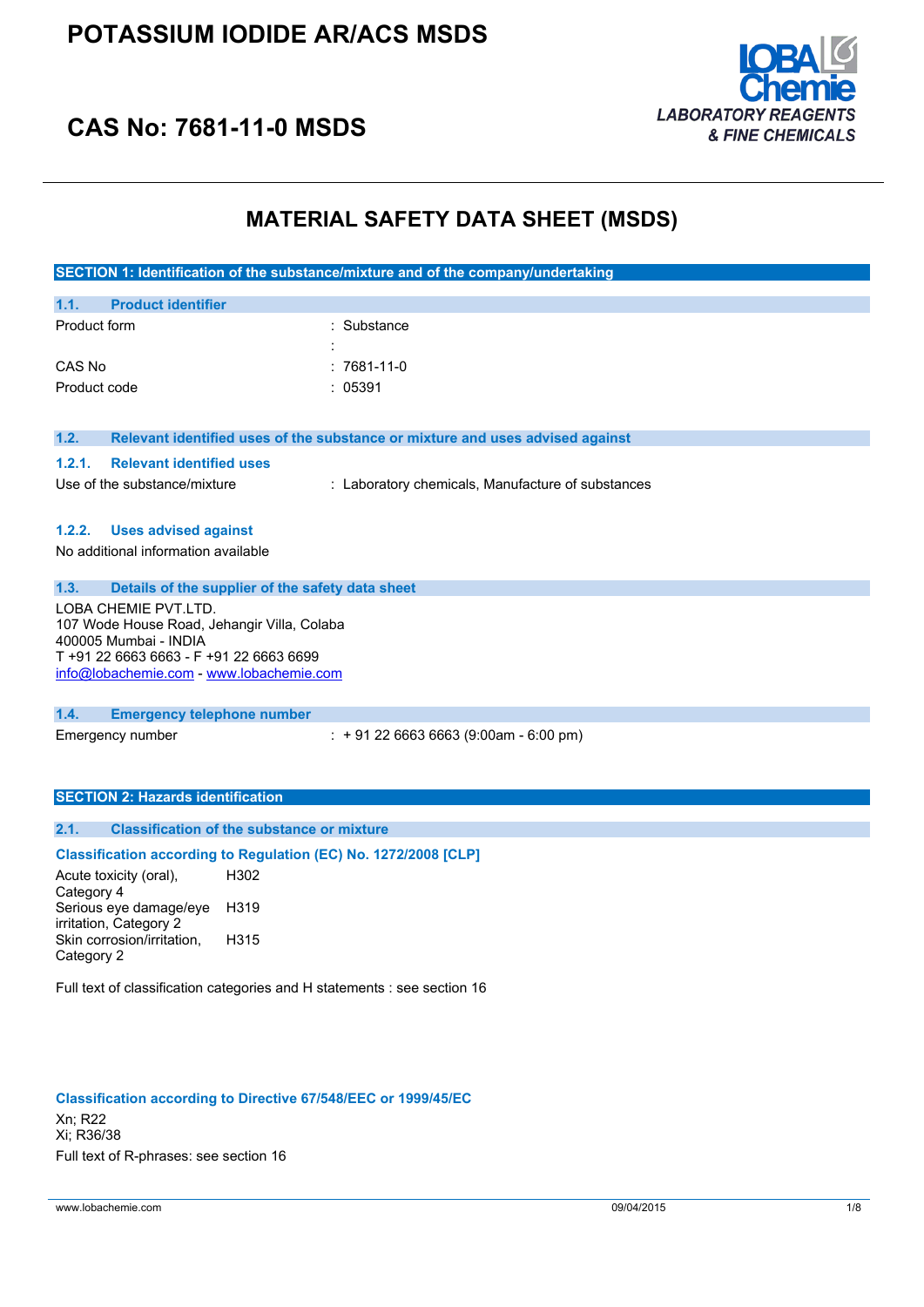### **Adverse physicochemical, human health and environmental effects**

No additional information available

| 2.2.<br><b>Label elements</b>                              |                                                                                                                                                       |
|------------------------------------------------------------|-------------------------------------------------------------------------------------------------------------------------------------------------------|
| Labelling according to Regulation (EC) No. 1272/2008 [CLP] |                                                                                                                                                       |
| Hazard pictograms (CLP)                                    | GHS07                                                                                                                                                 |
| Signal word (CLP)                                          | : Warning                                                                                                                                             |
| Hazard statements (CLP)                                    | : H302 - Harmful if swallowed<br>H315 - Causes skin irritation<br>H319 - Causes serious eve irritation                                                |
| Precautionary statements (CLP)                             | : P305+P351+P338 - IF IN EYES: Rinse cautiously with water for several minutes.<br>Remove contact lenses, if present and easy to do. Continue rinsing |

| 2.3. | <b>Other hazards</b>                                     |
|------|----------------------------------------------------------|
|      | No additional information available                      |
|      |                                                          |
|      |                                                          |
|      | <b>SECTION 3: Composition/information on ingredients</b> |

|        | <u>1989 - 1990 - 1991 - 1991 - 1992 - 1993 - 1993 - 1994 - 1994 - 1994 - 1994 - 1994 - 1994 - 1994 - 1994 - 1995 - 1996 - 1996 - 1996 - 1997 - 1998 - 1999 - 1999 - 1999 - 1999 - 1999 - 1999 - 1999 - 1999 - 1999 - 1999 - 1999</u> |                           |
|--------|--------------------------------------------------------------------------------------------------------------------------------------------------------------------------------------------------------------------------------------|---------------------------|
|        |                                                                                                                                                                                                                                      |                           |
| 3.1.   | <b>Substance</b>                                                                                                                                                                                                                     |                           |
| Name   |                                                                                                                                                                                                                                      | : POTASSIUM IODIDE AR/ACS |
| CAS No |                                                                                                                                                                                                                                      | : 7681-11-0               |

Full text of R- and H-phrases: see section 16

### **3.2. Mixture**

Not applicable

| <b>SECTION 4: First aid measures</b>             |                                                                                                                                                                                        |
|--------------------------------------------------|----------------------------------------------------------------------------------------------------------------------------------------------------------------------------------------|
|                                                  |                                                                                                                                                                                        |
| <b>Description of first aid measures</b><br>4.1. |                                                                                                                                                                                        |
| First-aid measures after inhalation              | : Remove person to fresh air and keep comfortable for breathing. Give oxygen or<br>artificial respiration if necessary. If you feel unwell, seek medical advice.                       |
| First-aid measures after skin contact            | : Wash with plenty of soap and water. Wash contaminated clothing before reuse. If<br>skin irritation occurs: Get medical advice/attention. Specific treatment (see  on this<br>label). |
| First-aid measures after eye contact             | : Rinse cautiously with water for several minutes. Remove contact lenses, if present<br>and easy to do. Continue rinsing. If eye irritation persists: Get medical<br>advice/attention. |
| First-aid measures after ingestion               | : Rinse mouth. Call a POISON CENTER or doctor/physician if you feel unwell.                                                                                                            |
| 4.2.                                             | Most important symptoms and effects, both acute and delayed                                                                                                                            |
| Symptoms/injuries after skin contact             | : Causes skin irritation.                                                                                                                                                              |
| www.lobachemie.com                               | 2/8<br>09/04/2015                                                                                                                                                                      |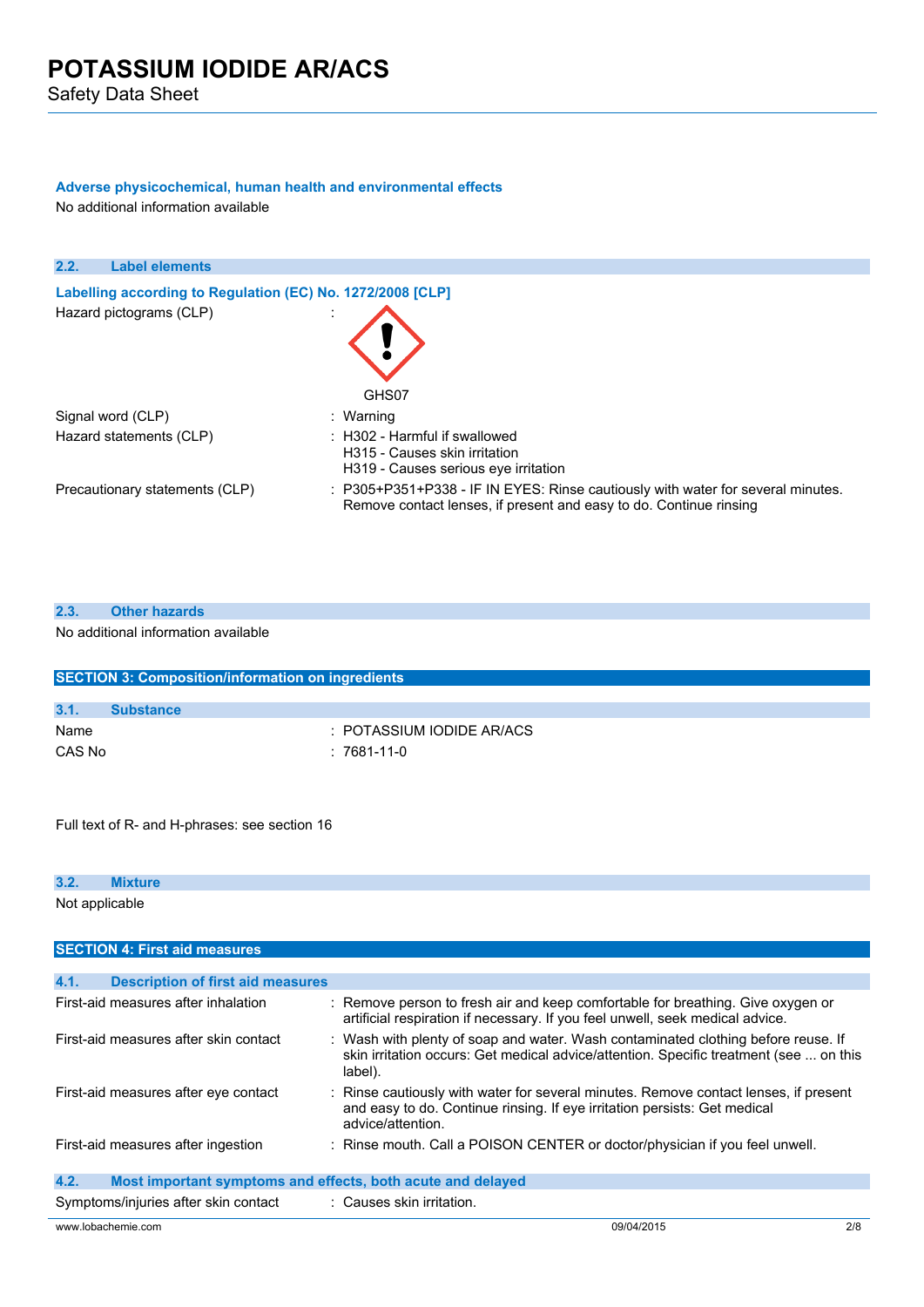Safety Data Sheet

| Symptoms/injuries after eye contact                                         | : Causes serious eye irritation.                                                                              |
|-----------------------------------------------------------------------------|---------------------------------------------------------------------------------------------------------------|
| Symptoms/injuries after ingestion                                           | : Swallowing a small quantity of this material will result in serious health hazard.                          |
| 4.3.                                                                        | Indication of any immediate medical attention and special treatment needed                                    |
| Treat symptomatically.                                                      |                                                                                                               |
| <b>SECTION 5: Firefighting measures</b>                                     |                                                                                                               |
| <b>Extinguishing media</b><br>5.1.                                          |                                                                                                               |
| Suitable extinguishing media                                                | : dry chemical powder, alcohol-resistant foam, carbon dioxide (CO2).                                          |
| Unsuitable extinguishing media                                              | : Do not use a heavy water stream.                                                                            |
| Special hazards arising from the substance or mixture<br>5.2.               |                                                                                                               |
| No additional information available                                         |                                                                                                               |
| 5.3.<br><b>Advice for firefighters</b>                                      |                                                                                                               |
| Protection during firefighting                                              | : Do not attempt to take action without suitable protective equipment.                                        |
| <b>SECTION 6: Accidental release measures</b>                               |                                                                                                               |
| 6.1.                                                                        | Personal precautions, protective equipment and emergency procedures                                           |
| 6.1.1.<br>For non-emergency personnel                                       |                                                                                                               |
| <b>Emergency procedures</b>                                                 | : Evacuate unnecessary personnel.                                                                             |
| 6.1.2.<br>For emergency responders                                          |                                                                                                               |
| Protective equipment                                                        | : Use personal protective equipment as required.                                                              |
| <b>Emergency procedures</b>                                                 | : Stop release.                                                                                               |
| 6.2.<br><b>Environmental precautions</b>                                    |                                                                                                               |
| Avoid release to the environment.                                           |                                                                                                               |
| 6.3.<br>Methods and material for containment and cleaning up                |                                                                                                               |
| Methods for cleaning up                                                     | : Clear up rapidly by scoop or vacuum.                                                                        |
| <b>Reference to other sections</b><br>6.4.                                  |                                                                                                               |
| No additional information available                                         |                                                                                                               |
| <b>SECTION 7: Handling and storage</b>                                      |                                                                                                               |
| <b>Precautions for safe handling</b><br>7.1.                                |                                                                                                               |
| Precautions for safe handling                                               | : Do not get in eyes, on skin, or on clothing.                                                                |
| Hygiene measures                                                            | : Do not eat, drink or smoke when using this product. Wash  thoroughly after                                  |
|                                                                             | handling.                                                                                                     |
| <b>Conditions for safe storage, including any incompatibilities</b><br>7.2. |                                                                                                               |
| Storage conditions                                                          | : Store in original container. Keep container tightly closed. Store in a dry place.<br>Protect from moisture. |
| <b>Specific end use(s)</b><br>7.3.                                          |                                                                                                               |
| No additional information available                                         |                                                                                                               |
| <b>SECTION 8: Exposure controls/personal protection</b>                     |                                                                                                               |
| <b>Control parameters</b><br>8.1.                                           |                                                                                                               |
| No additional information available                                         |                                                                                                               |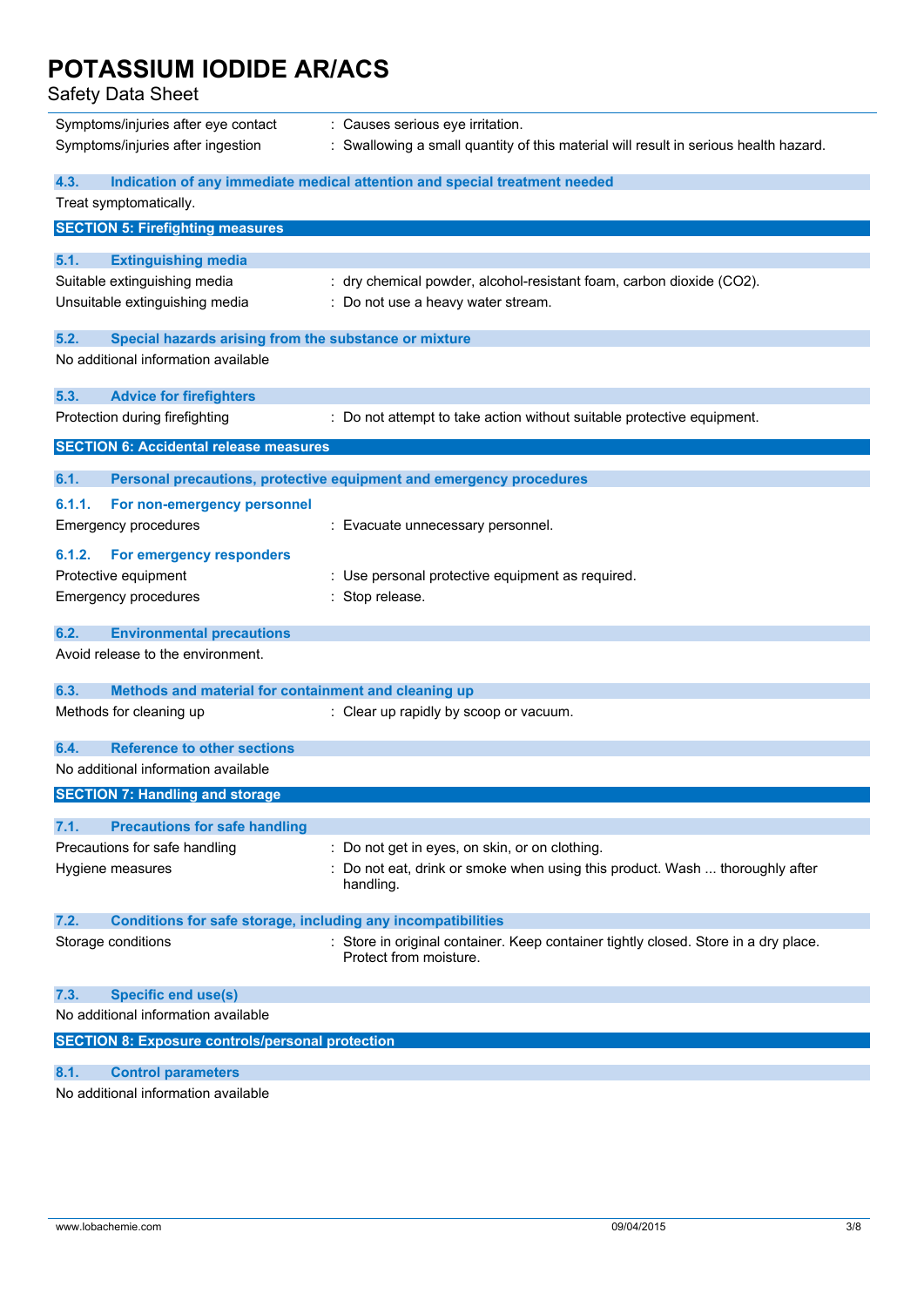Safety Data Sheet

| 8.2.<br><b>Exposure controls</b>                              |                                                |
|---------------------------------------------------------------|------------------------------------------------|
| Hand protection                                               | protective gloves                              |
| Eye protection                                                | : Chemical goggles or safety glasses           |
| Skin and body protection                                      | Wear suitable protective clothing              |
| Respiratory protection                                        | : Wear respiratory protection                  |
| <b>SECTION 9: Physical and chemical properties</b>            |                                                |
| 9.1.<br>Information on basic physical and chemical properties |                                                |
| Physical state                                                | Solid                                          |
| Molecular mass                                                | 166 g/mol                                      |
| Colour                                                        | : White crystalline.                           |
| Odour                                                         | : odourless.                                   |
| Odour threshold                                               | : No data available                            |
| pH                                                            | : $6 - 9$ at 166 g/l at 25 °C                  |
| Relative evaporation rate (butylacetate=1)                    | : No data available                            |
| Melting point                                                 | : 681 $^{\circ}$ C                             |
| Freezing point                                                | : No data available                            |
| Boiling point                                                 | : 1330 °C                                      |
| Flash point                                                   | : No data available                            |
| Auto-ignition temperature                                     | : No data available                            |
| Decomposition temperature                                     | : No data available                            |
| Flammability (solid, gas)                                     | : No data available                            |
| Vapour pressure                                               | : 1 mm Hg at 745 $^{\circ}$ C                  |
| Relative vapour density at 20 °C                              | : No data available                            |
| Relative density                                              | : No data available                            |
| Density                                                       | : $3.13$ g/cm <sup>3</sup>                     |
| Solubility                                                    | : Water: 166 g/l at 20 °C - completely soluble |
| Log Pow                                                       | : No data available                            |
| Viscosity, kinematic                                          | : No data available                            |
| Viscosity, dynamic                                            | : No data available                            |
| Explosive properties                                          | : No data available                            |
| Oxidising properties                                          | No data available                              |
| <b>Explosive limits</b>                                       | No data available                              |

#### **9.2. Other information**

No additional information available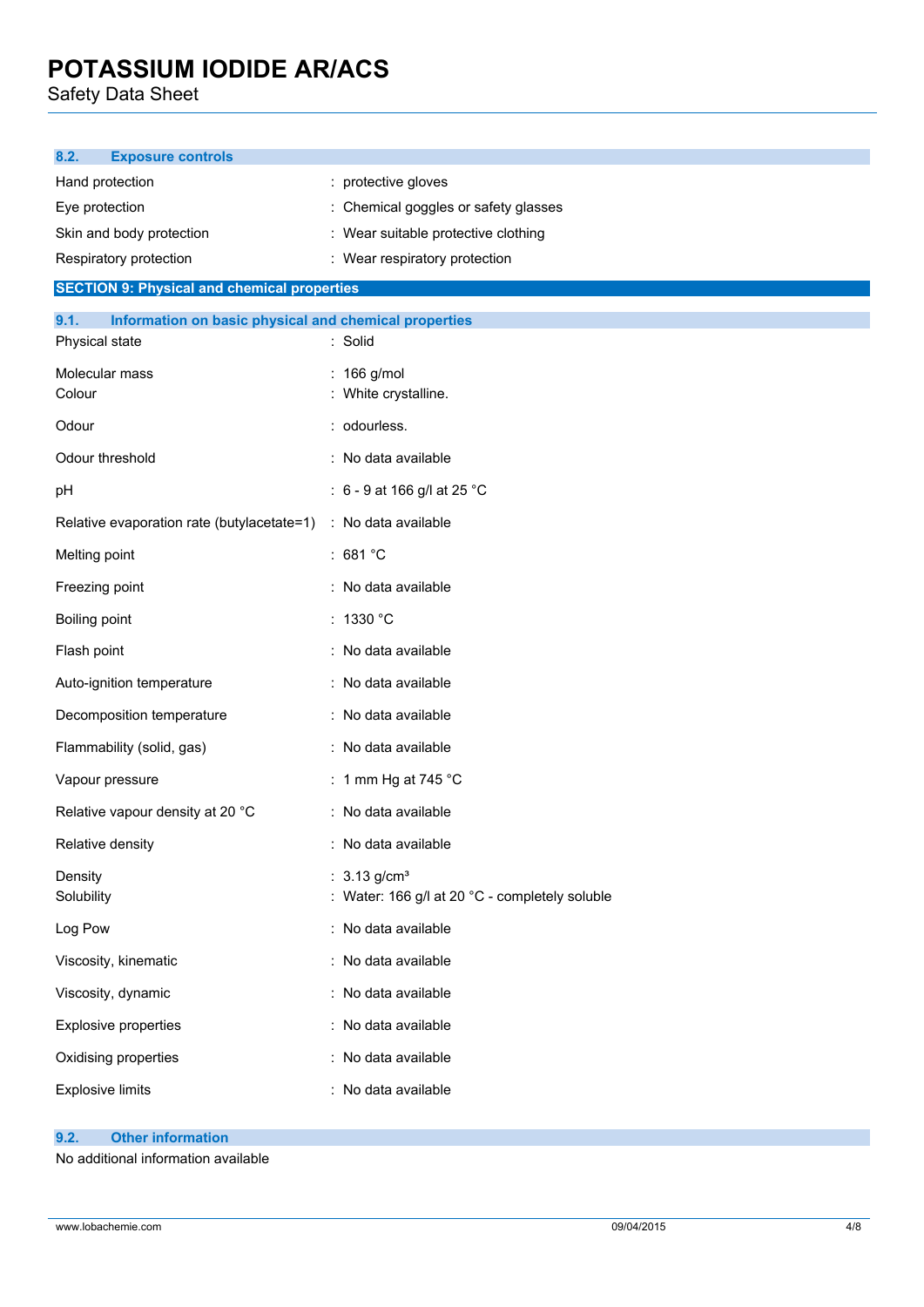Safety Data Sheet

| ouiviy Duiu Onooi                                     |                                  |
|-------------------------------------------------------|----------------------------------|
| <b>SECTION 10: Stability and reactivity</b>           |                                  |
| 10.1.<br><b>Reactivity</b>                            |                                  |
| No additional information available                   |                                  |
|                                                       |                                  |
| 10.2.<br><b>Chemical stability</b>                    |                                  |
| Stable under normal conditions.                       |                                  |
|                                                       |                                  |
| 10.3.<br><b>Possibility of hazardous reactions</b>    |                                  |
| No additional information available                   |                                  |
|                                                       |                                  |
| 10.4.<br><b>Conditions to avoid</b>                   |                                  |
| Direct sunlight. Air contact. Moisture.               |                                  |
|                                                       |                                  |
| 10.5.<br><b>Incompatible materials</b>                |                                  |
| No additional information available                   |                                  |
| 10.6.<br><b>Hazardous decomposition products</b>      |                                  |
| No additional information available                   |                                  |
|                                                       |                                  |
|                                                       |                                  |
| <b>SECTION 11: Toxicological information</b>          |                                  |
| 11.1.<br>Information on toxicological effects         |                                  |
| Acute toxicity                                        | : Oral: Harmful if swallowed.    |
|                                                       |                                  |
|                                                       |                                  |
| Skin corrosion/irritation                             | Causes skin irritation.          |
|                                                       |                                  |
|                                                       | pH: 6 - 9 at 166 g/l at 25 °C    |
| Serious eye damage/irritation                         | : Causes serious eye irritation. |
|                                                       | pH: 6 - 9 at 166 g/l at 25 °C    |
| Respiratory or skin sensitisation                     | Not classified                   |
| Germ cell mutagenicity                                | Not classified                   |
| Carcinogenicity                                       | Not classified                   |
|                                                       |                                  |
| Reproductive toxicity                                 | : Not classified                 |
| Specific target organ toxicity (single                | : Not classified                 |
| exposure)                                             |                                  |
|                                                       |                                  |
|                                                       | : Not classified                 |
| Specific target organ toxicity (repeated<br>exposure) |                                  |
|                                                       |                                  |
|                                                       |                                  |
| Aspiration hazard                                     | : Not classified                 |
|                                                       |                                  |
|                                                       |                                  |
|                                                       |                                  |
| Potential adverse human health effects                | : Harmful if swallowed.          |
| and symptoms                                          |                                  |
| <b>SECTION 12: Ecological information</b>             |                                  |
|                                                       |                                  |
| 12.1.<br><b>Toxicity</b>                              |                                  |
| No additional information available                   |                                  |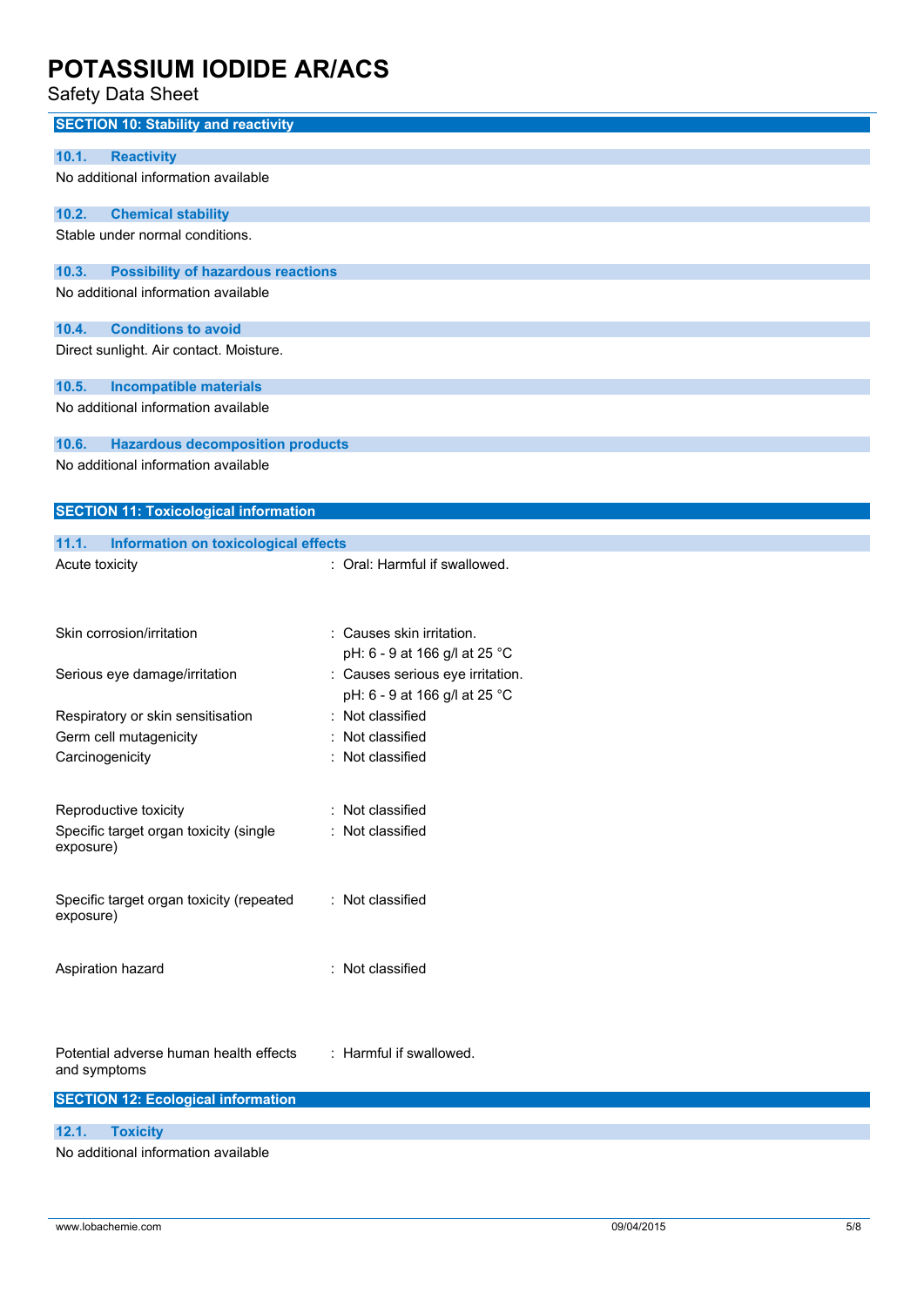Safety Data Sheet

| 12.2.<br><b>Persistence and degradability</b>      |                                    |
|----------------------------------------------------|------------------------------------|
|                                                    |                                    |
| No additional information available                |                                    |
|                                                    |                                    |
| 12.3.<br><b>Bioaccumulative potential</b>          |                                    |
| No additional information available                |                                    |
|                                                    |                                    |
|                                                    |                                    |
| 12.4.<br><b>Mobility in soil</b>                   |                                    |
| No additional information available                |                                    |
|                                                    |                                    |
| 12.5.<br><b>Results of PBT and vPvB assessment</b> |                                    |
| No additional information available                |                                    |
|                                                    |                                    |
|                                                    |                                    |
|                                                    |                                    |
| 12.6.<br><b>Other adverse effects</b>              |                                    |
| No additional information available                |                                    |
| <b>SECTION 13: Disposal considerations</b>         |                                    |
| 13.1.<br><b>Waste treatment methods</b>            |                                    |
|                                                    |                                    |
| Product/Packaging disposal<br>recommendations      | : Dispose of contents/container to |
|                                                    |                                    |
| <b>SECTION 14: Transport information</b>           |                                    |
| In accordance with ADR / RID / IMDG / IATA / ADN   |                                    |
|                                                    |                                    |
|                                                    |                                    |
| <b>UN number</b><br>14.1.                          |                                    |
| UN-No. (ADR)                                       | : Not applicable                   |
| UN-No. (IMDG)                                      | Not applicable                     |
| UN-No.(IATA)                                       | Not applicable                     |
| UN-No.(ADN)                                        | : Not applicable                   |
| UN-No. (RID)                                       | : Not applicable                   |
|                                                    |                                    |
| 14.2.<br><b>UN proper shipping name</b>            |                                    |
| Proper Shipping Name (ADR)                         | : Not applicable                   |
| Proper Shipping Name (IMDG)                        | : Not applicable                   |
| Proper Shipping Name (IATA)                        | : Not applicable                   |
| Proper Shipping Name (ADN)                         | : Not applicable                   |
| Proper Shipping Name (RID)                         | : Not applicable                   |
|                                                    |                                    |
| <b>Transport hazard class(es)</b><br>14.3.         |                                    |
| <b>ADR</b>                                         |                                    |
| Transport hazard class(es) (ADR)                   | : Not applicable                   |
|                                                    |                                    |
| <b>IMDG</b>                                        |                                    |
|                                                    |                                    |
| Transport hazard class(es) (IMDG)                  | : Not applicable                   |
|                                                    |                                    |
| <b>IATA</b>                                        |                                    |
| Transport hazard class(es) (IATA)                  | : Not applicable                   |
|                                                    |                                    |
| <b>ADN</b>                                         |                                    |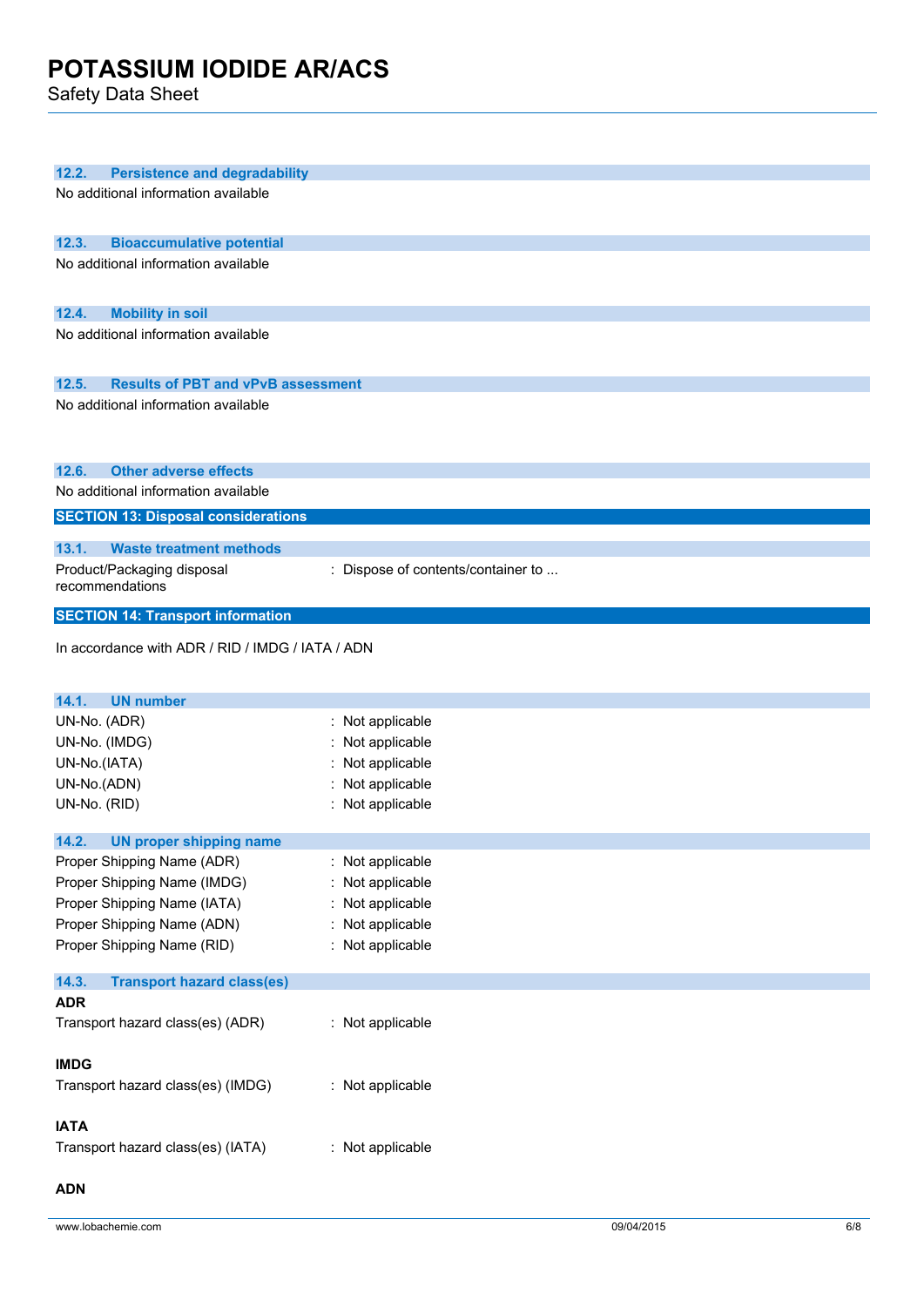Safety Data Sheet

| Transport hazard class(es) (ADN)      | : Not applicable                         |
|---------------------------------------|------------------------------------------|
| <b>RID</b>                            |                                          |
| Transport hazard class(es) (RID)      | : Not applicable                         |
|                                       |                                          |
| <b>Packing group</b><br>14.4.         |                                          |
| Packing group (ADR)                   | : Not applicable                         |
| Packing group (IMDG)                  | : Not applicable                         |
| Packing group (IATA)                  | : Not applicable                         |
| Packing group (ADN)                   | : Not applicable                         |
| Packing group (RID)                   | : Not applicable                         |
|                                       |                                          |
| <b>Environmental hazards</b><br>14.5. |                                          |
| Dangerous for the environment         | : No                                     |
| Marine pollutant                      | : No                                     |
| Other information                     | : No supplementary information available |

#### **14.6. Special precautions for user**

#### **- Overland transport**

No data available

### **- Transport by sea**

No data available

#### **- Air transport**

No data available

**- Inland waterway transport**

No data available

#### **- Rail transport**

No data available

**14.7. Transport in bulk according to Annex II of MARPOL 73/78 and the IBC Code**

Not applicable

**SECTION 15: Regulatory information**

**15.1. Safety, health and environmental regulations/legislation specific for the substance or mixture**

#### **15.1.1. EU-Regulations**

No REACH Annex XVII restrictions

POTASSIUM IODIDE AR/ACS is not on the REACH Candidate List POTASSIUM IODIDE AR/ACS is not on the REACH Annex XIV List

#### **15.1.2. National regulations**

#### **Germany**

AwSV/VwVwS Annex reference : Water hazard class (WGK) 1, slightly hazardous to water (Classification according to VwVwS, Annex 3; WGK No 2660)